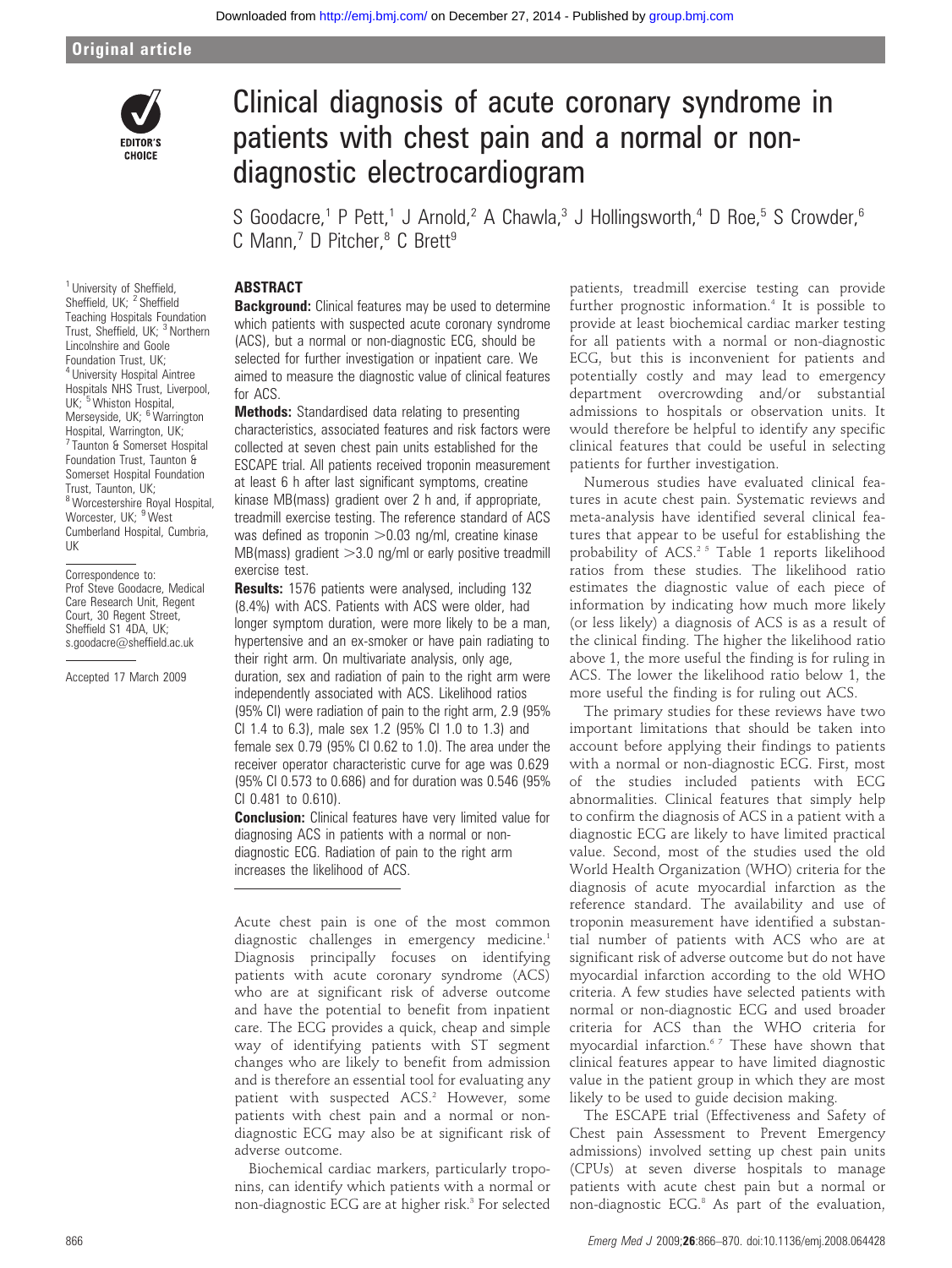Table 1 Likelihood ratios for clinical features used to diagnose ACS

| <b>Clinical feature</b>                                     | Likelihood ratio |
|-------------------------------------------------------------|------------------|
| Radiation of pain to the right arm or shoulder              | 4.7              |
| Radiation of pain to both arms or shoulders                 | 4.1              |
| Associated with exertion                                    | 2.4              |
| Radiation of pain to the left arm                           | 2.3              |
| Associated with diaphoresis                                 | 2.0              |
| Associated with nausea or vomiting                          | 1.9              |
| Worse than angina/similar to previous myocardial infarction | 1.8              |
| Described as pressure                                       | 1.3              |
| Described as pleuritic                                      | 0.2              |
| Described as positional                                     | 0.3              |
| Described as sharp                                          | 0.3              |
| Reproduced by palpation                                     | 0.3              |
| Not associated with exertion                                | 0.8              |

standardised data were collected on all patients receiving CPU care. We therefore planned to use these data to evaluate the diagnostic value of clinical features for ACS in patients with chest pain and a normal or non-diagnostic ECG.

#### **METHODS**

The ESCAPE trial was a cluster-randomised trial in which 14 hospitals were randomly allocated to either establish CPU care or continue with routine care.8 The seven hospitals randomised to intervention all successfully established CPU care and collected data from patients managed by the CPU over 1 year. The structures, processes and the outcomes of the CPUs have been described previously.<sup>9</sup> Essentially, they were all based on a common protocol in which low-risk patients with acute chest pain were investigated by a combination of creatine kinase MB(mass) (CK-MB(mass)) and troponin testing, followed by treadmill exercise testing for selected patients. Those with positive findings for ACS were admitted to hospital, whereas those with negative tests were discharged home.

Patients attending the emergency department with acute chest pain of possible cardiac ischaemic origin were eligible for CPU care unless they met the following exclusion criteria: (1) ECG changes diagnostic for ACS ( $>1$  mm ST segment deviation or  $>$ 3 mm T wave inversion), (2) known coronary heart disease with recurrent or prolonged episodes of their typical anginal pain, (3) suspected or proven life-threatening non-cardiac pathology (eg, pulmonary embolus or aortic dissection and (4) comorbidities requiring inpatient care (eg, arrhythmia or heart failure).

The CPU protocol consisted of CK-MB(mass) measurement at baseline and at least 2 h and troponin measurement at least 6 h after the last significant episode of pain. Patients presenting 12 h after their worst pain were tested with a single sample for troponin. Following this, patients underwent treadmill exercise testing, either immediately or on the next working day, unless they were unable to perform a treadmill test or had recently had provocative cardiac testing or cardiac imaging. Previous studies have shown that these tests identify ACS reliably in isolation and in combination.<sup>10-15</sup>

Doctors or specialist chest pain nurses collected data on a standardised form from all patients managed according to the CPU protocol. The data collection form recorded presenting clinical characteristics, risk factors for coronary heart disease and the results of CPU diagnostic testing. A clinical researcher (JA) working with the ESCAPE trial reviewed all data collection forms, checked data accuracy and obtained missing data, where

possible, by reference to the inpatient notes. The primary purpose of data collection was to audit each CPU. Anonymised data from the form were entered on to an Excel spreadsheet by JA, and summaries of these data were reported to the Trial Data Monitoring Committee.

We used the anonymised data to undertake this secondary analysis. Cases were excluded if they did not have a troponin measurement during their CPU assessment. This occurred most commonly because they were admitted to the hospital with further symptoms or complications, although some patients self-discharged before completing assessment. We used the following criteria to define the reference standard diagnosis of ACS: (1) troponin concentration  $>0.03$  ng/ml, (2) CK-MB(mass) gradient of  $>3.0$  ng/ml or (3) early positive treadmill exercise test. The treadmill test was performed by either cardiac technicians or chest pain nurses and interpreted by a single doctor interpreter who was not blind to patients' presenting characteristics. The test was considered positive if there was .1 mm ST elevation or depression in any two contiguous leads. Clinical characteristics were recorded prior to diagnostic testing and thus blind to the criteria for ACS diagnosis.

Data were analysed using SPSS for Windows V.15. Logistic regression was used to test univariate associations between each categorical variable and ACS. t Tests were used to test univariate associations between each continuous variable and ACS. We then entered each variable that showed a univariate association with ACS ( $p$ <0.1) into a multivariate logistic regression model. The diagnostic value of each variable was then assessed by calculating likelihood ratios for categorical variables, using Confidence Interval Analysis software and constructing a receiver operator characteristic curve for continuous variables, using SPSS for Windows V.15.

#### RESULTS

The ESCAPE intervention hospitals collected data from 1644 patients. We excluded 68 cases that did not receive a troponin measurement during their CPU assessment and therefore analysed data from 1576 patients (56.8% men, mean age 53 years (SD 14, range 17–98 years)). Overall, 132 (8.4%) of 1576 were diagnosed as having ACS: 18 had both elevated troponin and positive CK- MB(mass) gradient, 32 had elevated troponin but negative CK-MB(mass) gradient, two had a positive CK-MB gradient but no troponin elevation and 27 patients had elevated troponin but insufficient CK-MB(mass) measurements to calculate a gradient. Thus, 79 of 1576 patients were diagnosed as having ACS on the basis of biochemical markers (5.0%).

Treadmill exercise tests were performed on 1034/1576 (65.6%). The reasons for not performing a treadmill test were: inability to perform (108), contraindication to treadmill testing (56), recent provocative testing or cardiac imaging (70), other reasons (122) and no reason recorded (186). Among those tested, 55/1034 (5.3%) had an early positive treadmill exercise test. Two of these had undergone treadmill testing despite having a small troponin elevation recorded. Thus a total of 132/1576 patients were diagnosed as having ACS (8.4%).

The proportion of the cohort with each categorical feature and the association between each categorical feature and ACS are shown in table 2. The associations between continuous variables (age and pain duration) and ACS are shown in table 3. Patients with ACS tended to be older and have a longer duration of pain; were more likely to be a man, hypertensive or an ex-smoker and more likely to have pain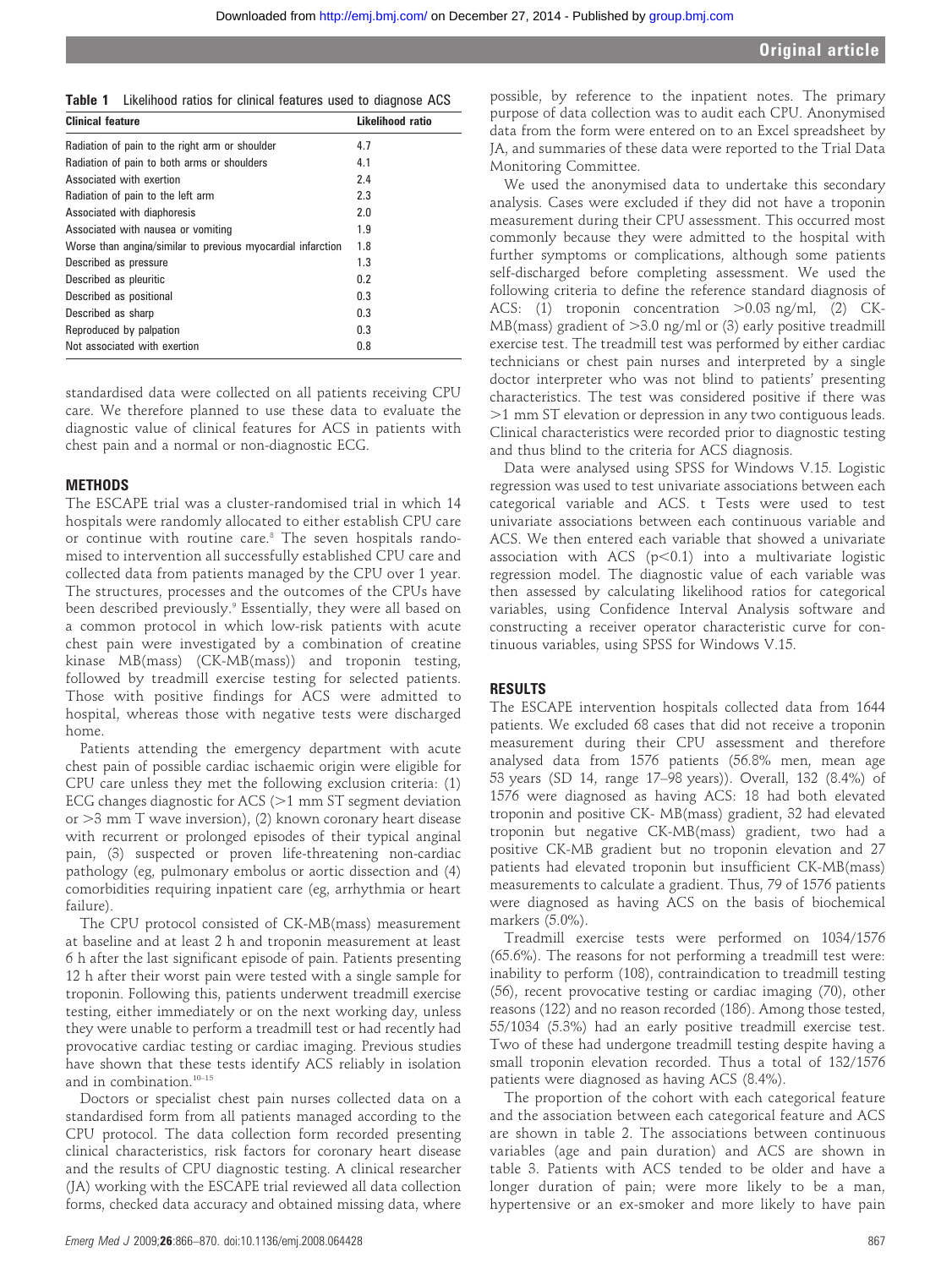### Original article

| <b>Feature</b>                  | With the feature<br>(n/N (%)) | <b>OR for ACS</b><br>(95% CI)  | p Value                  |
|---------------------------------|-------------------------------|--------------------------------|--------------------------|
| Male sex                        | 895/1576 (56.7%)              | 1.47 $(1.01$ to 2.13)          | 0.044                    |
| Nature of chest pain            |                               |                                |                          |
| Indigestion/burning             | 135/1555 (8.7%)               | 1.89 (0.85 to 4.23)            | 0.119                    |
| Stabbing/sharp                  | 311/1555 (20.0%)              | $0.87$ (0.40 to 1.88)          | 0.715                    |
| Aching/dull/heavy               | 711/1555 (45.7%)              | $1.27$ (0.65 to 2.48)          | 0.475                    |
| Gripping/crushing               | 232/1555 (14.9%)              | 1.70 (0.81 to 3.56)            | 0.159                    |
| Non-specific/other              | 166/1555 (10.7%)              | Reference                      | $\overline{\phantom{0}}$ |
| Site of chest pain              |                               |                                |                          |
| Central                         | 1108/1564 (70.8%)             | $0.90$ (0.47 to 1.74)          | 0.760                    |
| Left chest                      | 308/1564 (19.7%)              | 0.56 (0.25 to 1.22)            | 0.145                    |
| Right chest                     | 36/1564 (2.3%)                | $0.26$ (0.03 to 2.06)          | 0.201                    |
| <b>Other</b>                    | 110/1564 (7.0%)               | Reference                      | $\overline{\phantom{0}}$ |
| Radiation of chest pain         |                               |                                |                          |
| None                            | 605/1534 (39.2%)              | Reference                      |                          |
| Left arm                        | 456/1534 (29.7%)              | 1.43 (0.92 to 2.21)            | 0.108                    |
| Right arm                       | 39/1534 (2.5%)                | 3.92 (1.75 to 8.79)            | 0.001                    |
| <b>Neck</b>                     | 78/1534 (5.1%)                | $0.89$ (0.34 to 2.33)          | 0.821                    |
| Jaw                             | 60/1534 (3.9%)                | $0.69$ (0.21 to 2.29)          | 0.542                    |
| <b>Back</b>                     | 174/1534 (11.3%)              | $0.88$ (0.44 to 1.75)          | 0.719                    |
| <b>Other</b>                    | 122/1534 (8.0%)               | 1.69 (0.90 to 3.20)            | 0.105                    |
| Time of onset                   |                               |                                |                          |
| 00:00-05:59                     | 254/1409 (18.0%)              | $1.06$ (0.58 to 1.94)          | 0.853                    |
| 06:00-11:59                     | 675/1409 (47.9%)              | 0.74 (0.43 to 1.27)            | 0.276                    |
| 12:00-17:59                     | 264/1409 (18.7%)              | 0.93 (0.50 to 1.72)            | 0.813                    |
| 18:00-23:59                     | 216/1409 (15.3%)              | Reference                      | $\overline{\phantom{0}}$ |
| Continuous                      | 873/1303 (67.0%)              | $0.98$ (0.65 to 1.49)          | 0.938                    |
| Nausea                          | 489/1521 (32.1%)              | 1.09 (0.74 to 1.60)            | 0.667                    |
| Vomiting                        | 92/1501 (6.1%)                | 1.21 $(0.59$ to 2.47)          | 0.603                    |
| Sweating                        | 644/1521 (42.3%)              | 1.18 $(0.82 \text{ to } 1.70)$ | 0.370                    |
| Dyspnoea                        | 608/1507 (40.3%)              | $0.94$ (0.64 to 1.36)          | 0.728                    |
| Previous coronary heart disease | 196/1534 (12.8%)              | $0.98$ (0.57 to 1.70)          | 0.950                    |
| <b>Diabetes</b>                 | 94/1524 (6.2%)                | $0.87$ (0.39 to 1.92)          | 0.731                    |
| Hypertension                    | 459/1511 (30.4%)              | 1.62 $(1.12 \text{ to } 2.34)$ | 0.011                    |
| Hyperlipidaemia                 | 400/1418 (28.2%)              | 1.17 (0.78 to 1.77)            | 0.428                    |
| Smoker                          | 478/1512 (31.6%)              | $0.85$ (0.57 to 1.28)          | 0.443                    |
| Ex-smoker                       | 207/1449 (14.3%)              | 1.70 (1.07 to 2.69)            | 0.025                    |
| Cocaine use                     | 23/1445 (0.1%)                | Not calculated*                | 0.998                    |
| <b>Family history</b>           | 645/1422 (45.4%)              | $0.80$ (0.55 to 1.17)          | 0.251                    |
| Chest wall                      | 82/1367 (6.0%)                | 0.58 (0.21 to 5.62)            | 0.301                    |

|  |  |  |  |  | <b>Table 2</b> Univariate analysis of the association between categorical variables and ACS |  |  |  |  |  |  |
|--|--|--|--|--|---------------------------------------------------------------------------------------------|--|--|--|--|--|--|
|--|--|--|--|--|---------------------------------------------------------------------------------------------|--|--|--|--|--|--|

ACS, acute coronary syndrome; OR, odds ratio.

radiating to their right arm. All other features were not significantly associated with ACS.

The six variables with univariate association with ACS were entered into a multivariate model. The results are shown in table 4. Older age, male sex, longer duration of pain and radiation of pain to the right arm were independent predictors of ACS. Hypertension and previous smoking were not associated with ACS on multivariate analysis.

The area under the receiver operator characteristic curve for age was 0.629 (95% CI 0.573 to 0.686) and for duration was 0.546 (95% CI 0.481 to 0.610). Sensitivity, specificity and likelihood ratios for all variables are reported in table 5.

### **DISCUSSION**

This study reports one of the largest cohorts evaluating the diagnostic value of clinical features for ACS. The findings show that in patients with a normal or non-diagnostic ECG, no serious comorbidity and no obvious alternative cause for their symptoms, there are few diagnostically useful clinical features.

Table 3 Univariate analysis of continuous variables

| Feature                    | <b>With ACS</b> | <b>Without ACS</b> | <b>p</b> Value |  |
|----------------------------|-----------------|--------------------|----------------|--|
| Age (years)                | 58.8 (13.2)     | 52.2 (13.9)        | $<$ 0.001 $\,$ |  |
| Duration of pain (minutes) | 53.6 (53.3)     | 43.2 (43.6)        | 0.030          |  |

ACS, acute coronary syndrome. Values are mean (SD).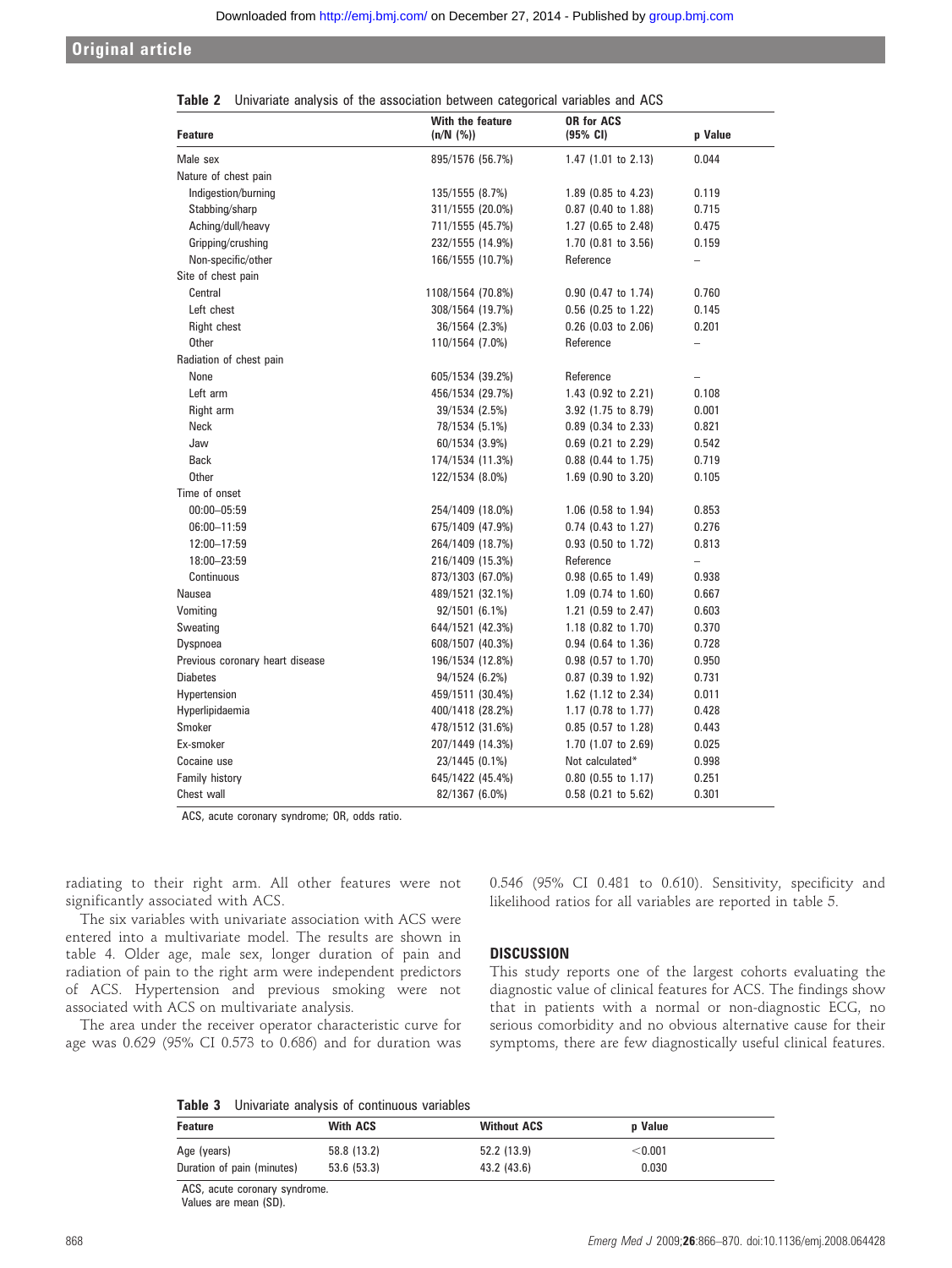| <b>Table +</b> Theodito of Inditivaliate analysis |         |  |  |  |
|---------------------------------------------------|---------|--|--|--|
| OR (95% CI)                                       | p Value |  |  |  |
| 1.034 (1.017 to 1.051)                            | < 0.001 |  |  |  |
| 1.71 (1.07 to 2.74)                               | 0.024   |  |  |  |
| 1.005 (1.000 to 1.009)                            | 0.040   |  |  |  |
| 5.82 (2.38 to 14.2)                               | < 0.001 |  |  |  |
| 1.23 (0.77 to 1.96)                               | 0.385   |  |  |  |
| 1.35 (0.75 to 2.42)                               | 0.310   |  |  |  |
|                                                   |         |  |  |  |

Table 4 Results of multivariate analysis

Age, sex, duration of symptoms and radiation of pain to the right arm were the only independent predictors of ACS. Of these, arguably only radiation of pain to the right arm, with a likelihood ratio of 2.9, provides diagnostic information that might influence clinical decision making.

Systematic reviews of previous studies have identified a number of diagnostically useful clinical features, as outlined in table 1.2 5 This study confirms that radiation of pain to the right arm appears to be the most powerful indicator of ACS. This

contrasts with traditional teaching that radiation of pain to the left arm is typical of cardiac pain. One possible explanation is that patients are aware that radiation of pain to the left arm suggests cardiac pain and so attend the emergency department with any pain radiating to the left arm but attend with pain radiating to the right arm only if it is exceptionally severe or unexplained by other factors.

Other features previously shown to be diagnostically useful were not supported by our study. Nausea, vomiting, sweating, radiation of pain to the left arm<sup>5</sup> and burning-type<sup>7</sup> pain have previously been shown to predict ACS, while stabbing pain and pain reproduced by palpation have been shown to reduce the likelihood of ACS.<sup>5</sup> The odds ratios for these features in our analysis showed weak trends in the same direction as those in previous studies, but these were not significant on univariate analysis. This suggests that our study may not have had sufficient power to detect an association for these variables, and/or the associations between these variables and ACS are weaker in a cohort of patients with normal or non-diagnostic ECG.

|  | <b>Table 5</b> Sensitivity, specificity and likelihood ratios for each variable |  |  |  |  |  |  |  |
|--|---------------------------------------------------------------------------------|--|--|--|--|--|--|--|
|--|---------------------------------------------------------------------------------|--|--|--|--|--|--|--|

| <b>Feature</b>                  | <b>Sensitivity</b> | <b>Specificity</b> | <b>Positive likelihood</b><br>ratio | <b>Negative likelihood</b><br>ratio |
|---------------------------------|--------------------|--------------------|-------------------------------------|-------------------------------------|
| Male sex                        | 86/132 (65.2%)     | 635/1444 (44.0%)   | 1.16 (1.02 to 1.33)                 | 0.792 (0.623 to 1.01)               |
| Nature of chest pain            |                    |                    |                                     |                                     |
| Indigestion/burning             | 16/129 (12.4%)     | 1307/1426 (91.7%)  | 1.49 (0.91 to 2.43)                 | 0.956 (0.894 to 1.02)               |
| Stabbing/sharp                  | 18/129 (14.0%)     | 1133/1426 (79.5%)  | $0.679$ (0.437 to 1.06)             | $1.08$ (1.0 to 1.17)                |
| Aching/dull/heavy               | 59/129 (45.7%)     | 774/1426 (54.3%)   | 1.0 $(0.822$ to 1.22)               | 1.0 $(0.847$ to 1.18)               |
| Gripping/crushing               | 25/129 (19.4%)     | 1219/1426 (85.5%)  | $1.33$ (0.919 to 1.94)              | $0.943$ (0.864 to 1.03)             |
| Non-specific/other              | 11/129 (8.5%)      | 1271/1426 (89.1%)  | $0.784$ (0.437 to 1.41)             | $1.03$ (0.971 to 1.08)              |
| Site of chest pain              |                    |                    |                                     |                                     |
| Central                         | 101/131 (77.7%)    | 424/1431 (29.6%)   | 1.10 (0.992 to 1.21)                | 0.773 (0.559 to 1.07)               |
| Left chest                      | 18/131 (13.7%)     | 1141/1431 (79.7%)  | $0.678$ (0.436 to 1.05)             | 1.08 (1.01 to 1.16)                 |
| Right chest                     | $1/131(0.8\%)$     | 1396/1431 (97.6%)  | $0.312$ (0.043 to 2.26)             | 1.02 (1.0 to 1.04)                  |
| <b>Other</b>                    | 11/131 (8.4%)      | 1332/1431 (93.1%)  | 1.21 (0.668 to 2.20)                | 0.984 (0.933 to 1.04)               |
| Radiation of chest pain         |                    |                    |                                     |                                     |
| None                            | 43/130 (33.1%)     | 842/1404 (60.0%)   | $0.826$ (0.642 to 1.06)             | 1.12 (0.982 to 1.27)                |
| Left arm                        | 45/130 (34.6%)     | 993/1404 (70.7%)   | $1.18$ (0.921 to 1.52)              | $0.924$ (0.812 to 1.05)             |
| Right arm                       | 9/130(6.9%)        | 1374/1404 (97.9%)  | $3.24$ (1.57 to 6.68)               | $0.951$ (0.907 to 0.997)            |
| <b>Neck</b>                     | 5/130(3.8%)        | 1331/1404 (94.8%)  | $0.740$ (0.304 to 1.80)             | $1.01$ (0.978 to 1.05)              |
| Jaw                             | $3/130$ $(2.3%)$   | 1347/1404 (95.9%)  | $0.568$ (0.181 to 1.79)             | $1.02$ (0.990 to 1.05)              |
| <b>Back</b>                     | 11/130 (8.5%)      | 1241/1404 (88.4%)  | $0.729$ (0.407 to 1.31)             | 1.04 (0.980 to 1.09)                |
| <b>Other</b>                    | 14/130 (10.8%)     | 1296/1404 (92.3%)  | 1.40 (0.827 to 2.37)                | $0.967$ (0.909 to 1.03)             |
| Time of onset                   |                    |                    |                                     |                                     |
| $00:00 - 05:59$                 | 26/121 (21.5%)     | 1060/1288 (82.3%)  | 1.21 (0.847 to 1.74)                | $0.954$ (0.866 to 1.05)             |
| 06:00-11:59                     | 50/121 (41.3%)     | 663/1288 (51.5%)   | $0.852$ (0.684 to 1.06)             | $1.14$ (0.973 to 1.34)              |
| 12:00-17:59                     | 24/121 (19.8%)     | 1048/1288 (81.4%)  | $1.06$ (0.731 to 1.55)              | $0.985$ (0.898 to 1.08)             |
| 18:00-23:59                     | 21/121 (17.4%)     | 1129/1288 (87.7%)  | 1.41 (0.928 to 2.13)                | $0.943$ (0.867 to 1.03)             |
| Continuous                      | 74/111 (66.7%)     | 393/1192 (33.0%)   | $0.995$ (0.867 to 1.14)             | $1.01$ (0.768 to 1.33)              |
| Nausea                          | 43/127 (33.9%)     | 948/1394 (68.0%)   | 1.06 (0.820 to 1.36)                | 0.973 (0.854 to 1.11)               |
| Vomiting                        | 9/125(7.2%)        | 1293/1376 (94.0%)  | 1.19 (0.615 to 2.32)                | $0.988$ (0.939 to 1.04)             |
| Sweating                        | 59/128 (46.1%)     | 808/1393 (58.0%)   | 1.10 (0.909 to 1.34)                | $0.929$ (0.787 to 1.10)             |
| Dyspnoea                        | 49/126 (38.9%)     | 822/1381 (59.5%)   | $0.961$ (0.765 to 1.21)             | 1.03 (0.887 to 1.19)                |
| Previous coronary heart disease | 16/127 (12.6%)     | 1227/1407 (87.2%)  | $0.985$ (0.611 to 1.59)             | $1.0$ (0.935 to 1.07)               |
| <b>Diabetes</b>                 | 7/128(5.5%)        | 1309/1396 (93.8%)  | 0.878 (0.415 to 1.85)               | 1.01 (0.965 to 1.05)                |
| Hypertension                    | 52/129 (40.3%)     | 975/1382 (70.5%)   | 1.37 $(1.09 \text{ to } 1.71)$      | $0.846$ (0.731 to 0.979)            |
| Hyperlipidaemia                 | 37/118 (31.4%)     | 937/1300 (72.1%)   | 1.12 $(0.848 \text{ to } 1.49)$     | $0.952$ (0.839 to 1.08)             |
| Smoker                          | 36/126 (28.6%)     | 944/1386 (68.1%)   | $0.896$ (0.673 to 1.19)             | $1.05$ (0.934 to 1.79)              |
| Ex-smoker                       | 26/123 (21.1%)     | 1145/1326 (86.3%)  | $1.55$ (1.07 to 2.24)               | $0.913$ (0.831 to 1.0)              |
| Cocaine use                     | 0/122(0%)          | 1300/1323 (98.3%)  | $\overline{\phantom{0}}$            |                                     |
| Family history                  | 48/119 (40.3%)     | 706/1303 (54.2%)   | $0.880$ (0.702 to 1.10)             | 1.10 (0.942 to 1.29)                |
| Chest wall                      | $4/108$ $(3.7%)$   | 1181/1259 (93.8%)  | $0.598$ (0.223 to 1.60)             | 1.03 (0.987 to 1.07)                |

Differences in denominators for sensitivity and specificity are due to missing data.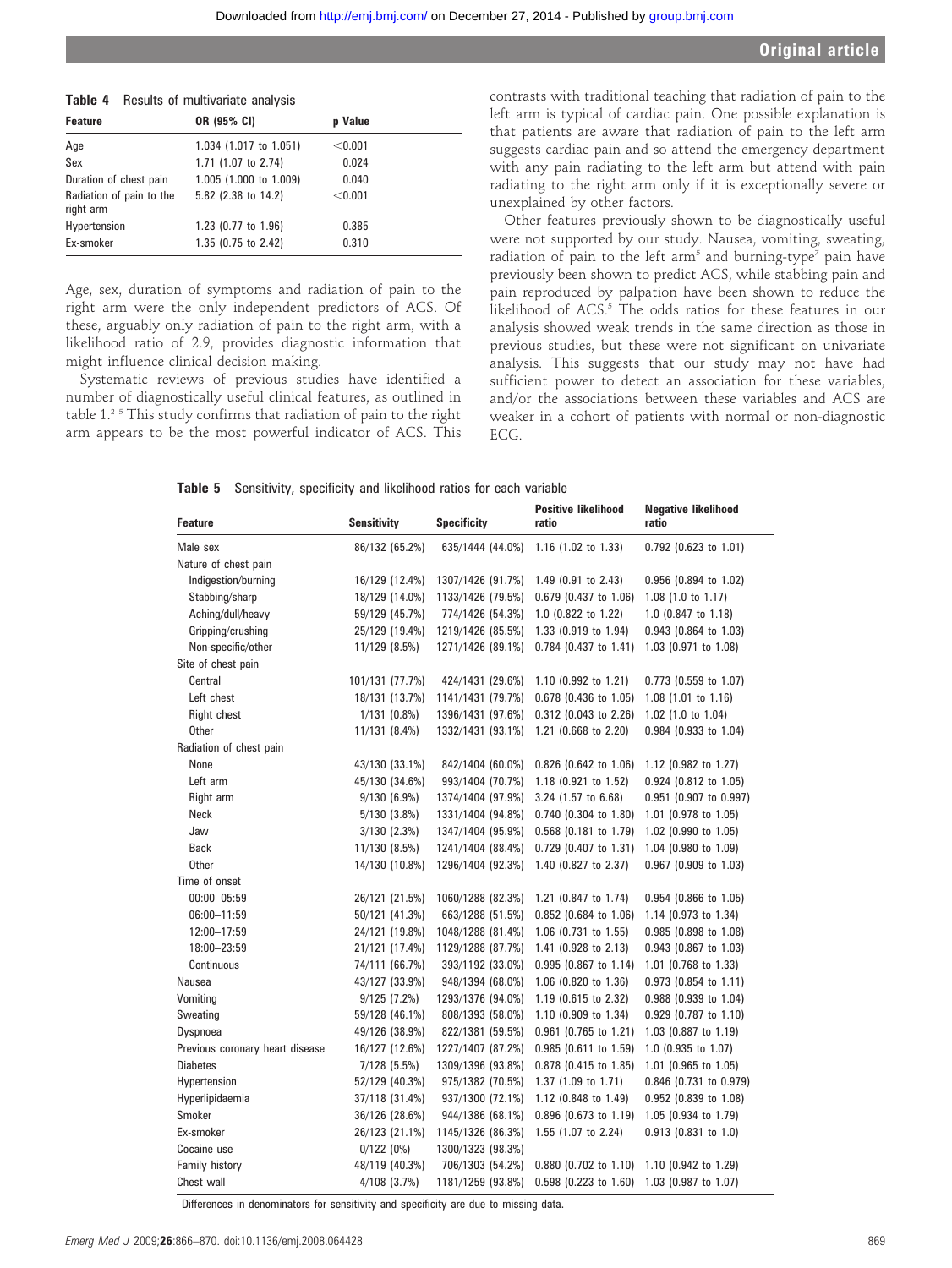# Original article

This study has a number of limitations that should be taken into account when interpreting the findings. These limitations principally relate to the fact that this study was a secondary analysis of data collected for another purpose. There was no sample size calculation, and the study was not powered to detect potentially important associations between clinical features and ACS. Data collection had to be feasible for the clinical staff responsible for undertaking this role, so we did not examine all potentially useful clinical features comprehensively. For the same reason, we were unable to examine interobserver error. Furthermore, although the reference standard was pragmatic and reasonably robust, it is possible that some cases with and without ACS may have been misclassified. In particular, the choice of threshold for CK-MB(mass) gradient was somewhat arbitrary, reflecting a compromise between the value of this measure in early detection of ACS and the risk of a false-positive CK- MB(mass) increase, the use of a 6-hour protocol could have missed some patients with a small, late troponin increase, and patients with a positive treadmill test may have had significant coronary artery disease but not necessarily ACS.

Finally, it should be recognised that although the study population was reasonably well defined and relevant to clinical practice, it was selected from the wider population with chest pain on the basis of diagnostic uncertainty. Patients with clearly non-cardiac chest pain, such as musculoskeletal chest pain or anxiety-related chest pain, may not have been included in the study cohort, so our findings may not apply to patients with a clear non-cardiac diagnosis. Conversely, our findings should not be generalised to higher risk patients, such as those with known coronary heart disease.

The implication of this study is that the individual clinical features that we examined have very limited value in diagnosing ACS in patients with a normal or non-diagnostic ECG and cannot be used reliably to select patients for diagnostic testing or hospital admission. The decision regarding whether to use diagnostic testing or hospital admission for these patients depends on weighing the costs, risks and benefits of the various alternatives. If testing or admission is considered worthwhile, then it should be applied to all patients with suspected ACS.

Acknowledgements: We thank all the staff at Scunthorpe General Hospital, University Hospital Aintree, Whiston Hospital, Taunton and Somerset Hospital, West Cumberland Hospital, Warrington Hospital and Worcestershire Royal Hospital who were involved in the ESCAPE trial.

**Funding:** The ESCAPE trial was funded by the NHS Service Delivery and Organisation R&D Programme.

#### Competing interests: None.

Provenance and peer review: Not commissioned; externally peer reviewed.

#### **REFERENCES**

- Goodacre S, Cross E, Arnold J, et al. The health care burden of acute chest pain. Heart 2005;91:229-30.
- Panju AA, Hemmelgarn BR, Guyatt GH, et al. The rational clinical examination. Is this patient having a myocardial infarction? JAMA 1998;280:1256-63.
- Antman E, Tanasijevic MJ, Thompson B, et al. Cardiac-specific troponin I levels to predict the risk of mortality in patients with acute coronary symptoms. N Engl J Med 1996;335:1342–9. Grade A.
- 4. **Kirk JD,** Turnipseed S, Lewis RL, et al. Evaluation of chest pain in low-risk patients presenting to the emergency department: the role of immediate exercise testing. Ann Emerg Med 1998;32:1–7.
- 5. Swap CT, Nagurney JT. Value and limitations of chest pain history in the evaluation of patients with suspected acute coronary syndromes. JAMA 2005;294:2623–9.
- **Goodacre S,** Locker T, Morris F, et al. How useful are clinical features in the diagnosis of acute, undifferentiated chest pain? Acad Emerg Med 2002;9:203-8.
- 7. Goodacre SW, Angelini K, Arnold J, et al. Clinical predictors of acute coronary syndrome in patients with undifferentiated chest pain. Q J Med 2003;96:893-8.
- 8. **Goodacre S,** Cross E, Lewis C, Nicholl J, Capewell S, on behalf of the ESCAPE Research Team. The ESCAPE cluster randomised trial: Effectiveness and Safety of Chest pain Assessment to Prevent Emergency admissions. BMJ 2007;335:659-62.
- 9. **Arnold J,** Goodacre S, Morris F, on behalf of the ESCAPE Research Team. The structure, processes and outcomes of chest pain units established in the ESCAPE trial. Emerg Med J 2007;24:462-6.
- 10. **Herren KR,** Mackway-Jones K, Richards CR, et al. Is it possible to exclude a diagnosis of myocardial damage within six hours of admission to an emergency department? Diagnostic cohort study. BMJ 2001;323:372-4.
- 11. Fesmire FM, Percy RF, Bardoner JB, et al. Serial creatinine kinase (CK) MB testing during the emergency department evaluation of chest pain: utility of a 2-hour deltaCK-MB of +1.6 ng/ml. Am Heart J 1998;136:237–44.
- 12. Fesmire FM, Christensen RH, Focy EP, et al. Delta creatinine kinase MB outperforms myoglobin at two hours during the emergency department identification and exclusion of troponin positive non-ST elevation acute coronary syndromes. Ann Emerg Med 2004;44:12–9.
- 13. **Hamm CW,** Goldman BW, Heeschen C, et al. Emergency room triage of patients with acute chest pain by means of rapid testing for cardiac troponin T or troponin I. N Engl J Med 1997;337:1648–53.
- 14. Goodacre S, Nicholl J, Dixon S, et al. Randomised controlled trial and economic evaluation of a chest pain observation unit compared with routine care. BMJ 2004;328:254-7.
- 15. **Collinson PO,** Gaze DC, Morris F, et al. Comparison of biomarker strategies for rapid rule out of myocardial infarction in the emergency department using ACC/ESC diagnostic criteria. Ann Clin Biochem 2006;43:273-80.